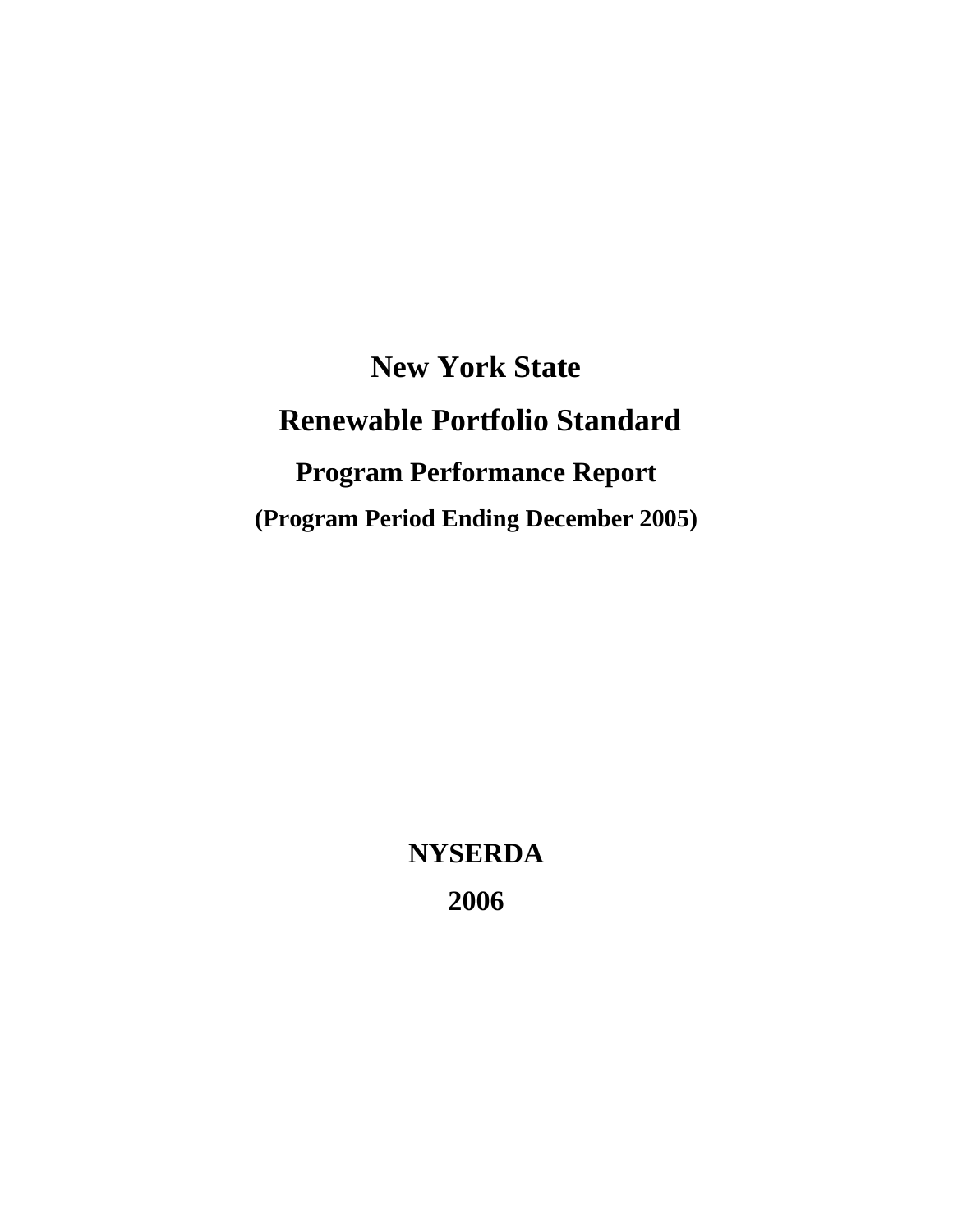# **Table of Contents**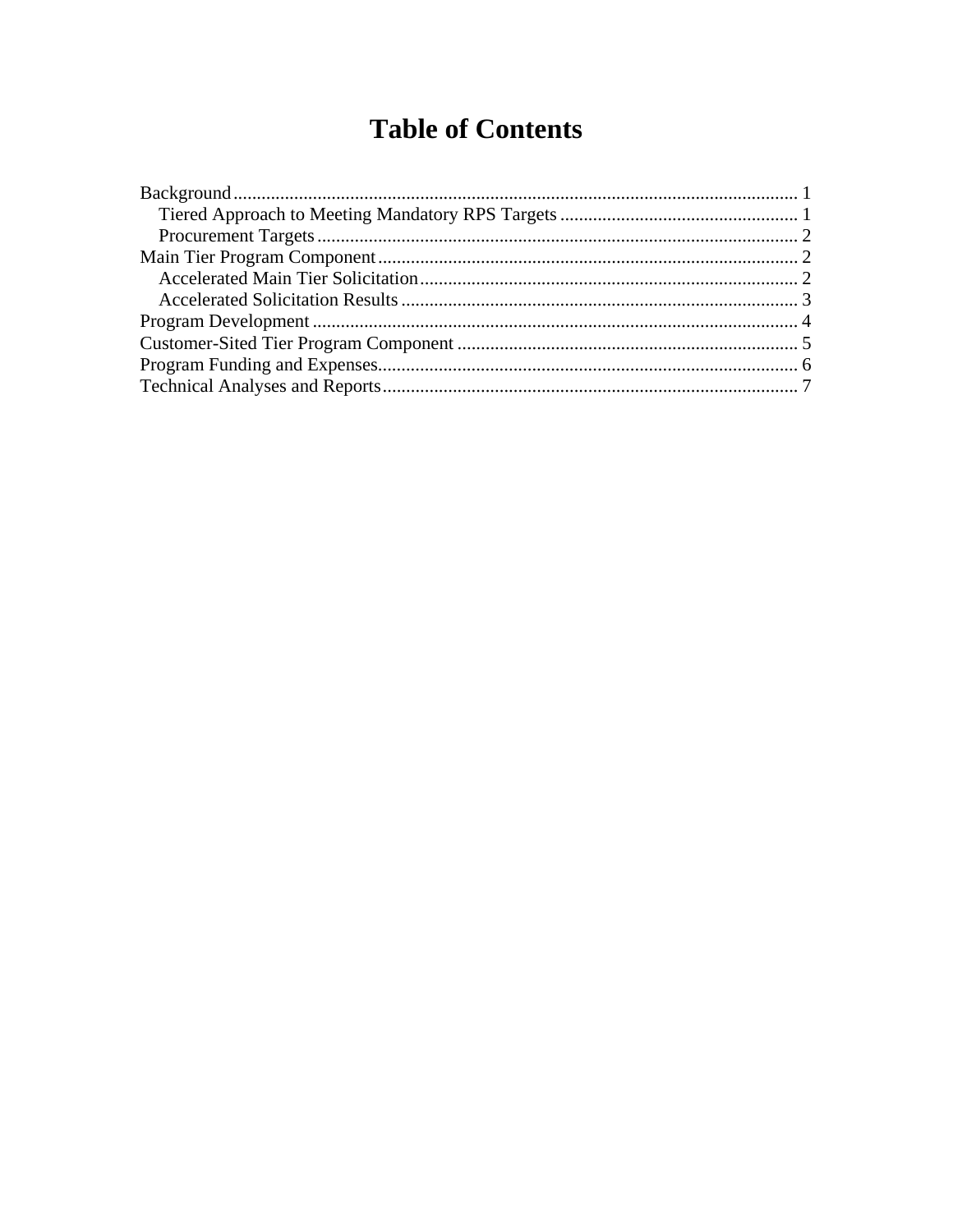# <span id="page-2-0"></span>**Background**

The 2002 State Energy Plan prepared by the New York State Energy Planning Board warned of the possible consequences of New York's heavy dependence on fossil fuel. The plan noted that the State's fossil fuel resources (gas, coal, oil) are largely imported from abroad or out-of-state, have significant long-term negative environmental impacts, and ultimately face depletion. A proceeding was instituted by the New York State Public Service Commission (PSC) on February 19, 2003, to explore the development of a Renewable Portfolio Standard (RPS). The PSC voted on September 24, 2004, to adopt a RPS, with a goal of increasing the proportion of renewable energy used by New York consumers from the current 19.3% to at least 25% by 2013.

As part of the September 24, 2004 action to adopt the State's RPS program, the PSC designated the New York State Energy Research and Development Authority (NYSERDA) as the central procurement administrator of the RPS Program. The PSC ordered the major investor-owned utilities to collect from ratepayers, funds to be administered by NYSERDA, for the purpose of achieving a mandatory RPS target set at 24% of retail consumption. The PSC expects that a non-mandatory procurement of resources, brought on by voluntary green power marketing, will contribute at least the remaining 1%, so that at the end of the RPS program period in 2013, the State will again have a quarter of its energy use provided by renewable resources. This combination of voluntary and mandatory targets creates a need for proactive participation from all energy stakeholders, including consumers, to achieve 25% or higher levels of renewable use. NYSERDA's 24% RPS obligation is comprised of two components: the Main Tier, consisting of larger facilities which feed electricity directly into the statewide electric grid, and a Customer-Sited Tier, which consists of smaller, behind-the-meter resources.

### *Tiered Approach to Meeting Mandatory RPS Targets*

For the mandatory component of the RPS program, the PSC established two tiers of eligible resources. The first or "Main Tier" consists primarily of medium to large-scale electric generation facilities that sell their electrical output into the wholesale power market administered by the New York Independent System Operator (NYISO). The second or "Customer-Sited Tier" consists of "behind-the-meter" facilities that would not generally be cost-competitive with existing large-scale generation, but would have value in their potential to be located near urban load centers where power prices are higher and in areas where localized environmental benefits and avoided distribution system upgrades would be valued highly. Eligible resources and technologies for both the Main and Customer-Sited Tiers are currently prescribed by order of the PSC and may change over time (refer to Appendix B of the April 14, 2005 Order of the PSC). The RPS program has provisions for evaluating new resources/technologies for eligibility as the program progresses. In fact, the PSC added customer-sited anaerobic digestion (biogas generation) as an eligible technology during 2005.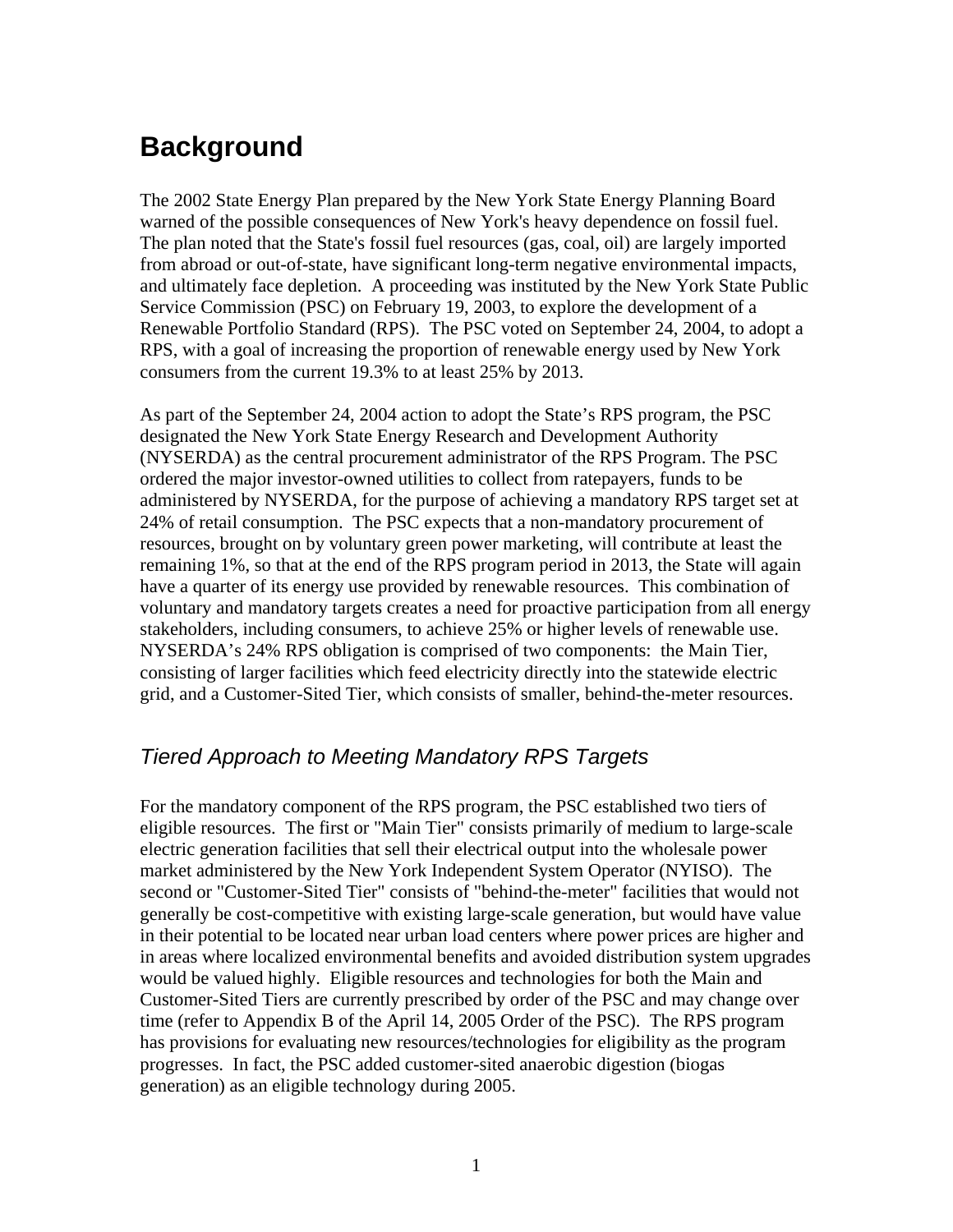<span id="page-3-0"></span>Solicitation approaches for the Main and Customer-Sited Tiers will be distinctly different. Eligible Main Tier resources will compete on the basis of the size of the incentive required to produce renewable energy. RPS incentive payments are associated with renewable energy that is generated and delivered into the spot power market administered by the NYISO. Eligible Customer-Sited Tier resources such as photovoltaics (PV), small wind and fuel cells will be provided incentives in a manner similar to NYSERDA's current New York Energy \$mart<sup>SM</sup> programs.

#### *Procurement Targets*

The following are cumulative RPS energy targets (in MWh) for the 2006-2013 period, as specified by the September 24, 2004 Order:

| Year | <b>Main Tier</b> | <b>Customer-Sited Tier</b> |
|------|------------------|----------------------------|
| 2006 | 1,121,247        | 25,259                     |
| 2007 | 2,326,171        | 50,488                     |
| 2008 | 3,549,026        | 75,685                     |
| 2009 | 4,767,994        | 100,855                    |
| 2010 | 6,012,179        | 125,988                    |
| 2011 | 7,297,746        | 151,081                    |
| 2012 | 8,556,710        | 176,123                    |
| 2013 | 9,854,038        | 201,130                    |

Note: Not shown are energy targets associated with voluntary compliance by the Long Island Power Authority (LIPA) and the New York Power Authority (NYPA), voluntary green retail sales, and state agency renewable energy purchase obligations pursuant to Executive Order 111.

### **Main Tier Program Component**

In RPS programs of many other states utilities are required to buy a certain percentage of the energy their customers need from renewable sources. In New York's RPS program, NYSERDA, as the central procurer, does not procure commodity energy. Rather, NYSERDA pays a production incentive on a megawatt-hour basis for energy delivered from the renewable generator to the New York spot power market. In exchange for receiving this incentive, the renewable generator agrees to relinquish all rights and/or claims to the environmental attributes or benefits associated with each megawatt-hour of delivered energy.

#### *Accelerated Main Tier Solicitation*

In late 2004**,** the impending expiration of the Federal Production Tax Credit (PTC) for wind generators created the risk of a lost opportunity to reduce substantially the cost of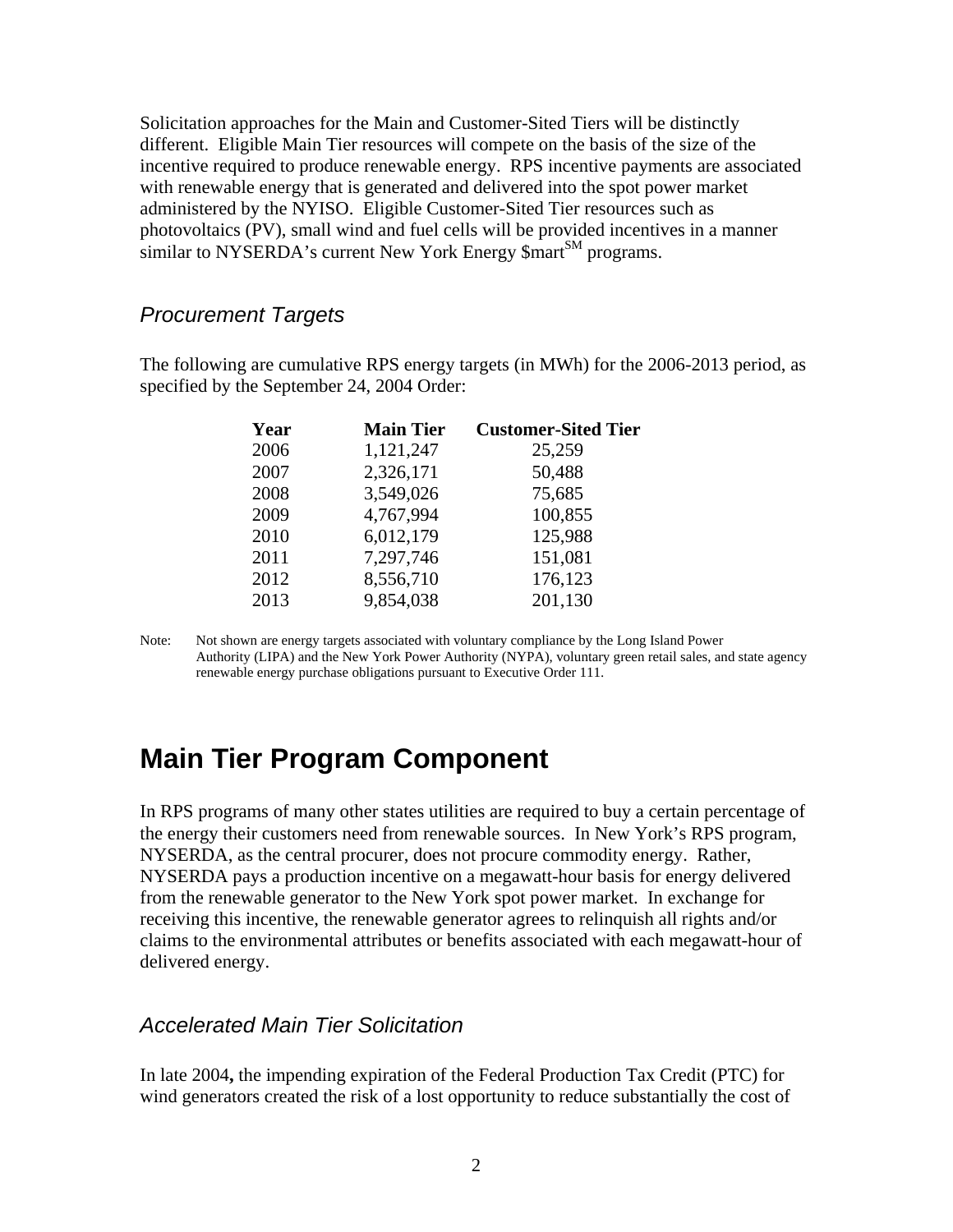<span id="page-4-0"></span>the RPS to New York's ratepayers. The PTC was slated to expire by December 31, 2005, meaning that to qualify for the tax credits, a project would have to reach commercial operation by this date. The value of the PTC was considered quite substantial, and accordingly, the PSC in its December 16, 2004 Order, authorized NYSERDA to conduct an accelerated solicitation to capture this value.

NYSERDA released a Request for Proposals, RFP 916, on December 20, 2004. To fully explain the solicitation process, NYSERDA held a bidders' conference and formally responded to written bidder inquiries. Twenty-two (22) sealed-price bids were submitted for consideration on January 18, 2005**,** and awards were announced on January 24, 2005. NYSERDA awarded contracts to seven projects totaling \$166.4 million. In total, NYSERDA contracted to provide incentives for 821,617 MWh of production at seven facilities in the first year**,** with varying contract durations ranging from one year up to ten years. All contracts were scheduled to begin January 1, 2006.

### *Accelerated Solicitation Results*

The quantity contracted under RFP 916 represents approximately 73% of the 2006 target and 9% of the cumulative RPS Main Tier program target through 2013. Approximately \$191 million was committed for these projects. Results from the accelerated solicitation are depicted in Figure 1.



**Figure 1. Accelerated Main Tier Solicitation Results** 

Of the quantity for which NYSERDA contracted to pay incentives in the accelerated solicitation, 98% comes from four new wind facilities while the remaining 2% comes from three re-powered hydroelectric facilities. Three of the four new wind facilities are located outside of New York. The remaining wind facility and three hydroelectric facilities are located in upstate New York. Facility and contract details can be found in Table 1.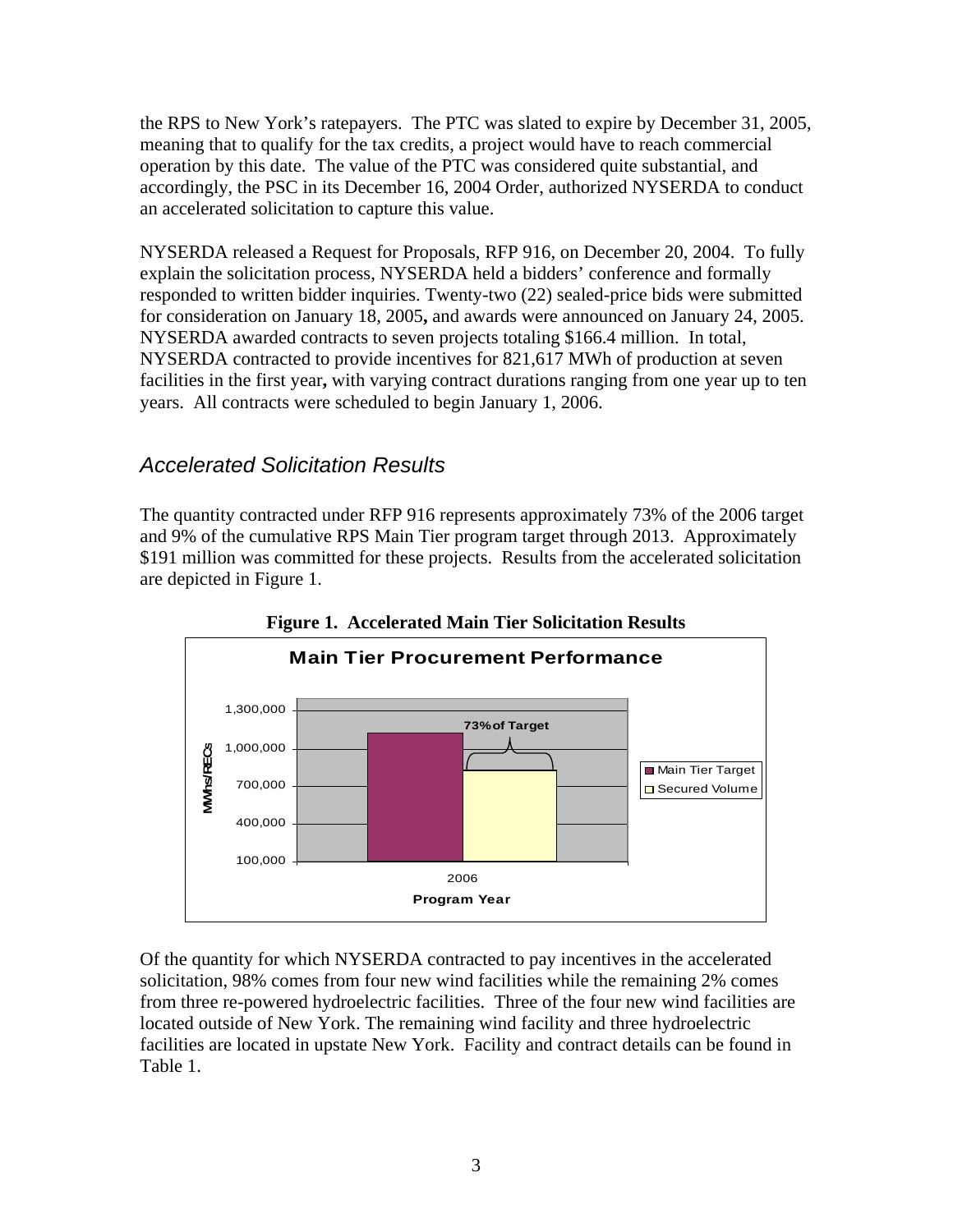<span id="page-5-0"></span>

| <b>Facility</b>     | <b>Resource</b><br><b>Type</b> | Location     | <b>New</b><br>Capacity<br><b>Supported</b><br>(MW) | <b>Expected</b><br><b>Annual RPS</b><br><b>Production</b><br>$(MWh)^1$ | <b>Contract</b><br><b>Duration</b><br>(years) |
|---------------------|--------------------------------|--------------|----------------------------------------------------|------------------------------------------------------------------------|-----------------------------------------------|
| <b>Spier Falls</b>  | Hydro                          | New York     | 0.8                                                | 3,115                                                                  | 10                                            |
| <b>Higley Falls</b> | Hydro                          | New York     | 2.2                                                | 8,917                                                                  |                                               |
| <b>Browns Falls</b> | Hydro                          | New York     | 0.2                                                | 978                                                                    |                                               |
| Maple Ridge         | Wind                           | New York     | 231                                                | 679,927                                                                | 10                                            |
| Jersey-Atlantic     | Wind                           | New Jersey   | 7.5                                                | 4.895                                                                  | 10                                            |
| Criterion           | Wind                           | Maryland     | 50                                                 | 64,036                                                                 | 4                                             |
| <b>Bear Creek</b>   | Wind                           | Pennsylvania | 22                                                 | 59.743                                                                 | 4                                             |
|                     |                                |              |                                                    |                                                                        |                                               |
| Totals              |                                |              | 313.7                                              | 821,611                                                                |                                               |

**Table 1. Accelerated Solicitation - Facility and Contract Details** 

## **Program Development**

NYSERDA, with New York State Department of Public Service (DPS) staff, developed a program implementation plan for PSC consideration in the spring of 2005. After consideration, the Commission issued an order on April 14, 2005 establishing key program implementation details such as: criteria and procedures to determine facility eligibility; solicitation models that may be used; criteria for determining financial eligibility of existing hydroelectric facilities of five megawatts or less, existing direct combustion biomass facilities, and existing wind facilities not currently eligible to participate in the RPS; and the design of an on-going monitoring and evaluation program. The Order also required additional consideration of several issues, including deliverability of out-of-state intermittent resources, allowing bilateral agreements, unbundling of attributes from energy, and potential modifications to the Environmental Disclosure Program to accommodate these proposed changes.

Work on the detailed RPS program implementation plan progressed concurrently with the accelerated solicitation under RFP 916. After the PSC issued its April 14, 2005 Order, NYSERDA held several technical workshops with stakeholders to address certain program design elements. The workshops focused on auction design, pricing structures, biomass eligibility, customer-sited tier program funding allocations and how best to foster growth in the voluntary green power market in an environment with centralized procurement. At the conclusion of the workshops, several administrative proceedings commenced. Notices of proposals pertinent to the implementation of the Main Tier solicitation process (the Solicitation Notice and the Program Modifications Notice) were published in the State Register on September 21, 2005. Pending issues are expected to be resolved in the first half of 2006.

 $\overline{a}$ 

<span id="page-5-1"></span><sup>&</sup>lt;sup>1</sup> Values reflect as-bid quantities.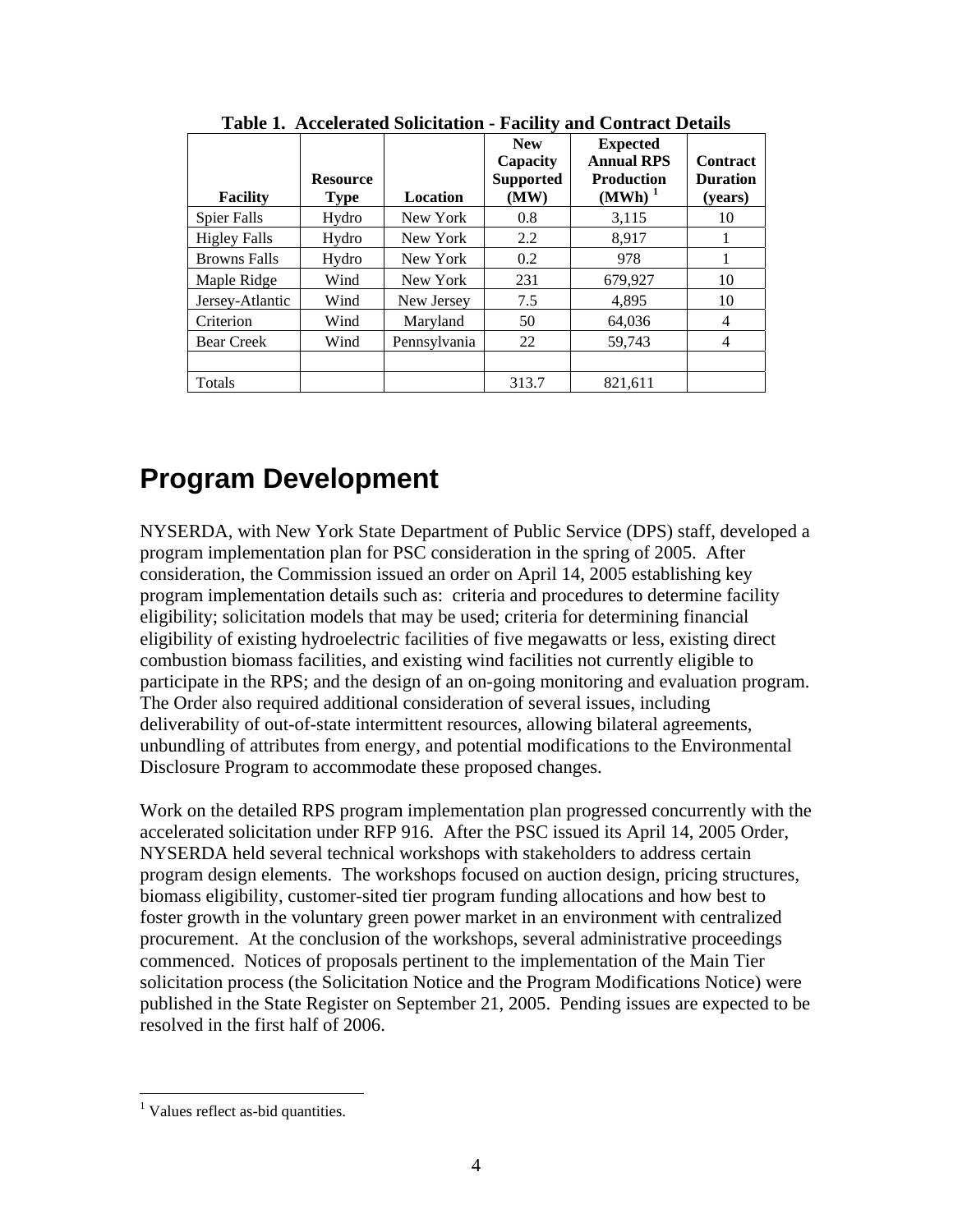# <span id="page-6-0"></span>**Customer-Sited Tier Program Component**

The September 24, 2004 Order established a Customer-Sited Tier to ensure that photovoltaics, small wind systems, fuel cells, and similar technologies that may become eligible for RPS support, continue to play a role in diversifying the state's energy mix, avoided distribution system upgrades, stimulating economic development opportunities in the State, and improving the State's environment.

Eligibility requirements for the Tier were defined in the September 24, 2004 Order to include only generation facilities, including self-generation, located in New York that have been placed into service on or after January 1, 2003. Technologies identified in the Order as eligible for support are fuel cells (solid-oxide, molten carbonate, proton exchange membrane, and phosphoric acid), solar photovoltaics, and wind turbines rated at 300 kW or less. Anaerobic digestion of animal manure and food wastes was added as a result of a November 2005 PSC Order.

In its April 14, 2005 Order, the Commission requested that NYSERDA establish appropriate metrics and weighting factors to determine how funds will be allocated among projects and technologies. It directed NYSERDA to take into account the technical and market risks resulting from implementation of each technology. The proposed framework would involve reviewing the relative costs and benefits of specific projects using criteria such as:

- cost-effectiveness:
- location in specific load pockets;
- peak kW demand reductions;
- economic development (new jobs, job retention, siting of new companies and manufacturing facilities, increased manufacturing output from existing facilities, emphasis on key emerging technologies, development of workforce skills);
- impact of tier technologies on fuel diversity;
- participation by the residential and small business sectors; and
- environmental benefits and reduction of harmful emissions.

A process was developed by NYSERDA to evaluate the market and technical readiness of the eligible renewable energy technologies. The process involved considering the relative importance of each of the PSC-approved criteria identified above, assigning weighting factors, and determining relative scores for each technology. Allocating a fixed amount of funding to each technology provides a level of certainty and encourages the representative industry to invest in the manufacturing, distribution, and installation infrastructure necessary to build and serve customer demand. The level of certainty is balanced against the risk of over-funding a technology sector that is not able to efficiently bring systems to the customer or under-funding a technology sector that has a more mature infrastructure.

The process approach was presented to interested parties at a workshop held at DPS Albany offices on July 13, 2005. Workshop participants stressed the need to provide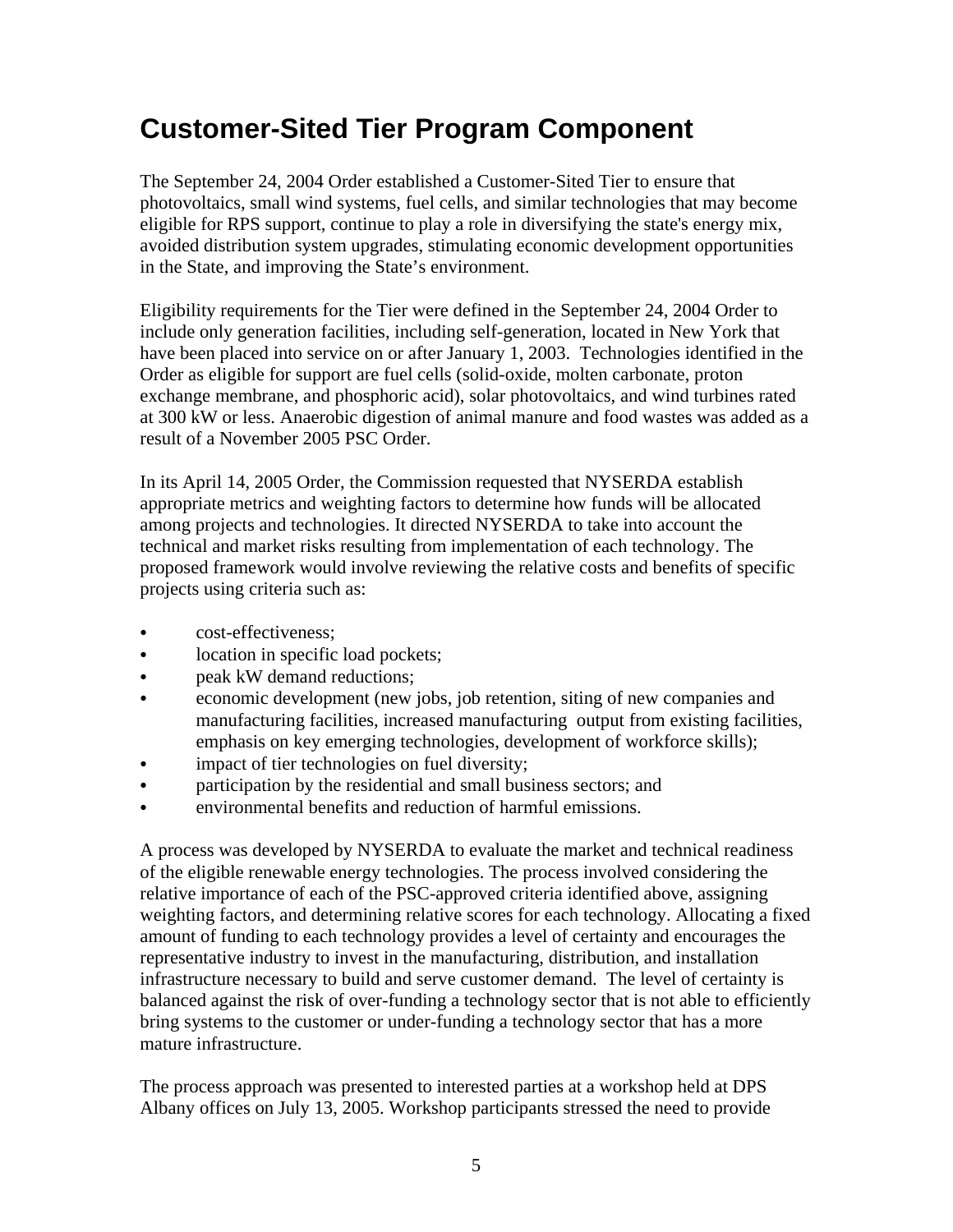<span id="page-7-0"></span>certainty through allocating relatively large blocks of the funds at the outset of the program. There was also interest in allowing annual allocations to roll over to the next year to encourage the respective industry to build stronger momentum in market demand.

Subsequently, a notice of proposal pertinent to funding allocation and implementation of the Customer-Sited Tier was published on October 5, 2005. The PSC sought comments from the parties on several questions dealing with funding allocations between currently eligible technologies and those that may become eligible during an annual funding cycle, and of this initial funding allocation, the fraction that should be set aside for each currently eligible technology. Finally, the PSC sought input on how unspent funding, by eligible technology, would be treated through 2009, the first year where program design and funding structure would be revisited. A Commission Order on these issues is expected in 2006.

## **Program Funding and Expenses**

On the basis of an assessment of costs to satisfy RPS program objectives, the September 24, 2004 Order established total RPS funding in the amount of \$741,475,122, to be collected from utilities over the 2006 to 2013 time frame. On the basis of this schedule of collections, funding as of the close of the reporting period is as depicted in Table 2 below.

| <b>Allocation</b>                                                | <b>Life of Program</b> |
|------------------------------------------------------------------|------------------------|
| NYSERDA Program Administration Costs <sup>2</sup>                | 27,449,578<br>\$.      |
| NYS Fees <sup>3</sup>                                            | 12, 123, 146           |
| Accelerated Main Tier Solicitation Encumbered Funds <sup>4</sup> | \$191,478,087          |
| <b>Total Committed Program Funds</b>                             | \$231,050,811          |
|                                                                  |                        |
| Collections                                                      | \$741,475,122          |
| <b>Total Committed Program Funds</b>                             | \$ (231,050,811)       |
| <b>Remaining Uncommitted Program Funds</b>                       | 510.424.311<br>\$      |

**Table 2. Program Funding** 

<span id="page-7-1"></span><sup>&</sup>lt;sup>2</sup> Costs include salaries and benefits, overhead, consulting support, and various other administrative costs.

<span id="page-7-2"></span><sup>&</sup>lt;sup>3</sup> Per the September 24, 2004 Order, fees paid to New York State to cover non-NYSERDA State agency staff involvement.<br><sup>4</sup> Actual facility output can vary on an inter-annual basis from a low of 85% to a high of 115% of expected

<span id="page-7-3"></span><sup>(</sup>bid-based) output. Program funds contractually encumbered are based on procuring 115% of expected bidbased quantities for the term of the contract.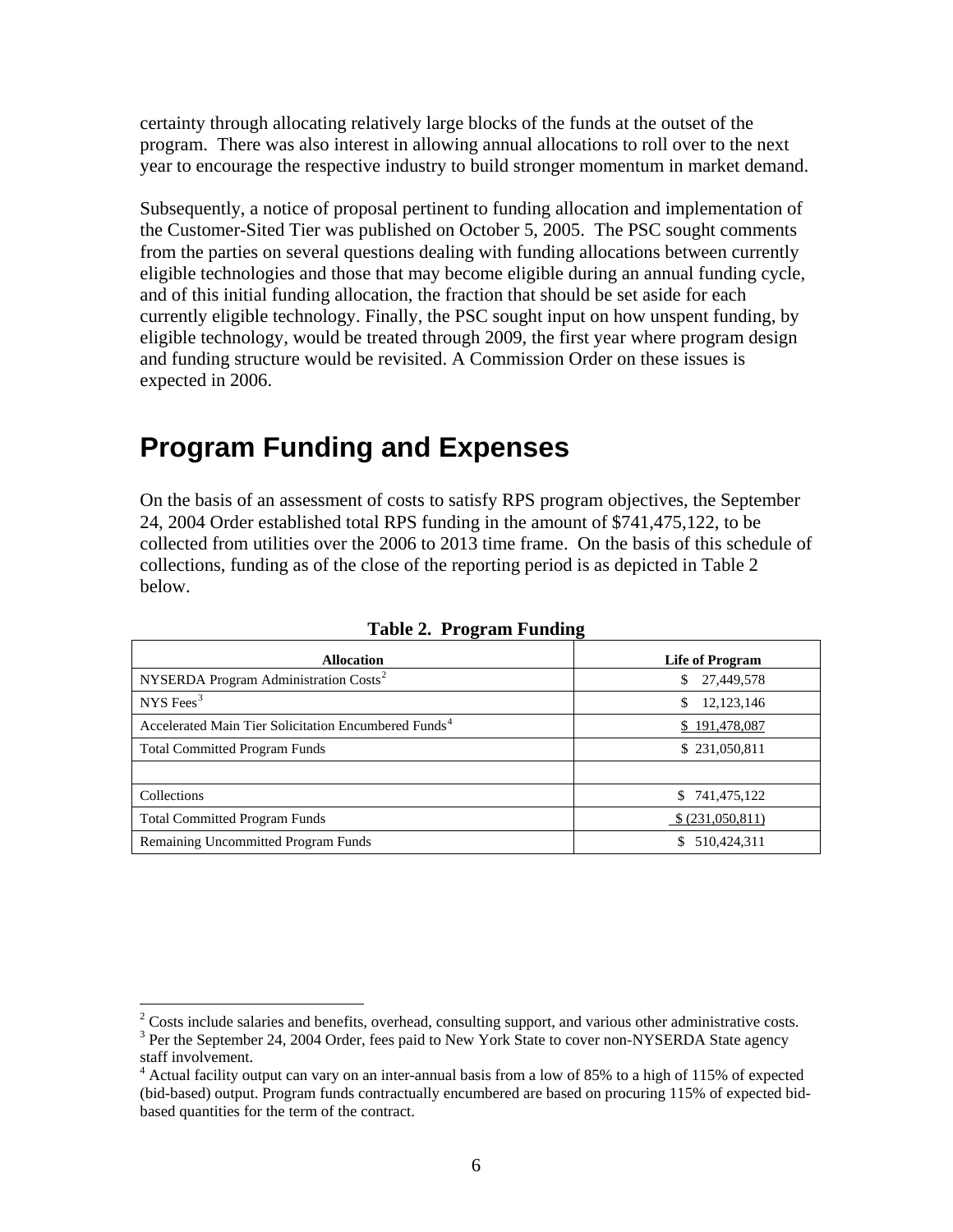<span id="page-8-0"></span>In 2005, NYSERDA spent \$901,999 on administering the RPS program including NYS fees. These administrative expenditures are shown in Table 3.

| <b>Expenditure</b>                           | Amount    |  |
|----------------------------------------------|-----------|--|
| <b>NYSERDA Program Administration Costs:</b> |           |  |
| Salaries and Benefits                        | \$520,560 |  |
| <b>Consulting Support</b>                    | \$177,650 |  |
| Overhead                                     | 87,627    |  |
| <b>NYS</b> Fees                              | \$116,162 |  |
| <b>Total Expenditures</b>                    | \$901,999 |  |

#### **Table 3. 2005 Program Year Expenditures**

## **Technical Analyses and Reports**

To evaluate various program design options, NYSERDA completed and/or sponsored several technical analyses and reports during the planning and initial implementation of the program. Some of the analyses and reports focused on:

- designing various program structural elements;
- estimating the costs of implementing a RPS program;
- evaluating the prospects for wholesale power competition;
- developing bid assessment mechanisms to conduct the accelerated solicitation;
- establishing proxy funding allocation structures for PSC consideration for implementing the Customer-Sited Tier;
- developing specific guidelines for determining eligibility of various forms of biomass generation;
- determining the capability of the New York bulk power system to accommodate significant penetration of wind generation;
- analyzing out-of-state delivery requirement options and the impacts associated therewith; and
- initial assessment of reciprocity with other states' RPS programs.

To the extent this work resulted in refined written reports or presentations, it was distributed to parties to the RPS proceeding through a list-serve mechanism and some work products reside on the PSC website and/or the NYSERDA website (e.g., RPS Cost Analysis with supporting Appendices, Workshop Resource Documents, RPS Biomass Guidebook).

Much of the aforementioned work efforts resulted in secondary work product (letters, memoranda, spreadsheets, etc.) used by DPS staff or NYSERDA to advance or otherwise deliberate on specific design options or recommendations and were not formally reported. With the exception of the assessment of the capability of the New York bulk power system to accommodate significant penetration of wind reliably, which was jointly